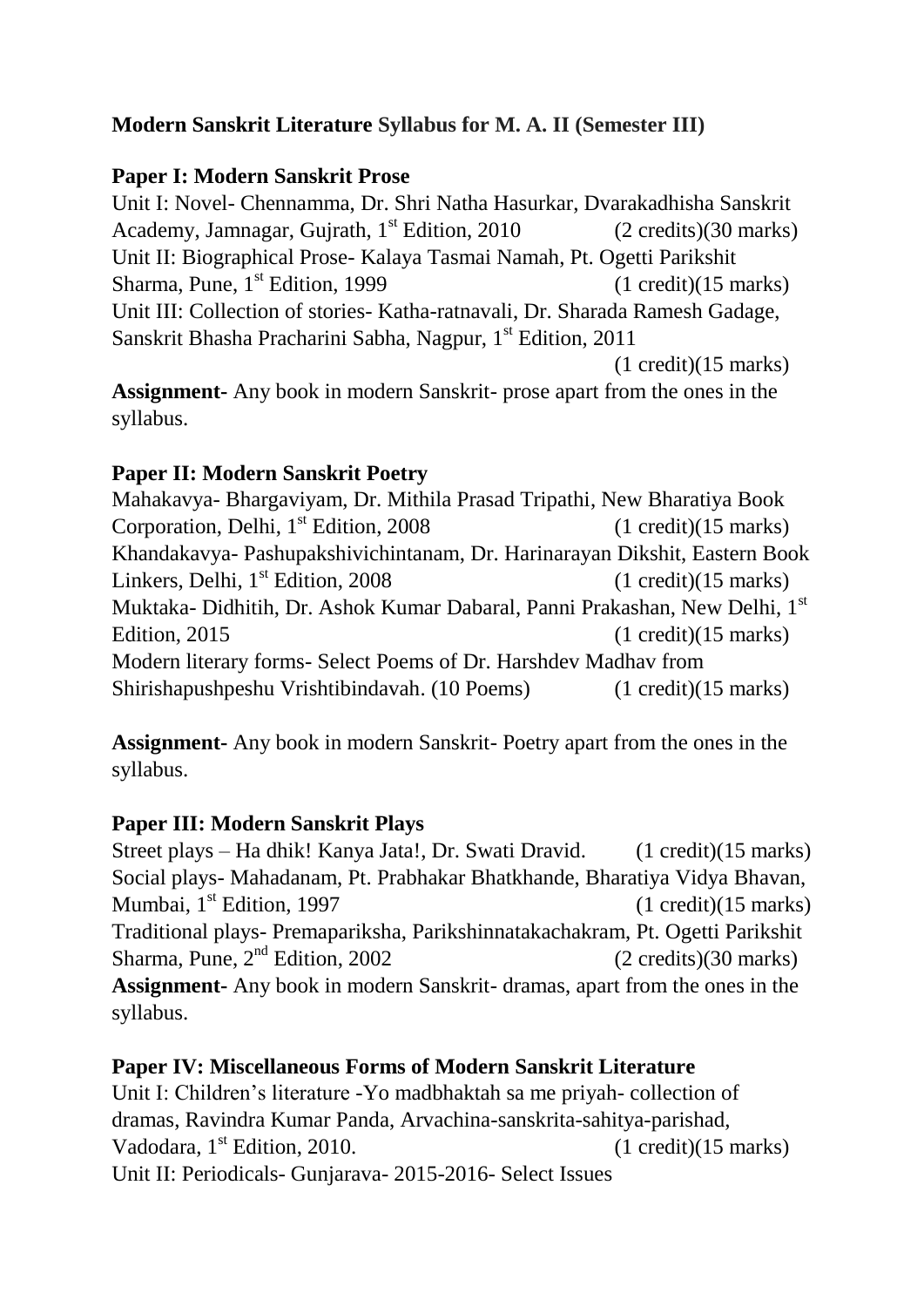(1 credit)(15 marks) Unit III: Travelogues- Thai-deshavilasah, Dr. Satyavrata Shastri, Eastern Book Linkers, Delhi, 1<sup>st</sup> Edition, 1979 (1 credit)(15 marks) Unit IV: Satires in Modern Sanskrit- Selected compositions of various poets (1 credit)(15 marks) **Assignment-** Any book/periodicals in modern Sanskrit in the said categories, apart from the ones in the syllabus.

### **Paper V: Translated Sanskrit literature-**

Unit I: Collection of stories- Vishvavara, Radhavallabh Tripathi, Sanskrit Bharati, New Delhi,  $1^{st}$  Edition, 2011 (1 credit)(15 marks) Unit II: Novel- Dharmashri, Bhairappa, Translated by Janardan Hegde, Sanskrit-Bharati, Delhi, 2<sup>nd</sup> Edition, 2006 (1 credit)(15 marks) Unit III: Poetry- Gitaramayanam, G. D. Madgulkar, Translated by C. B. Datar (1 credit)(15 marks) Unit IV: Drama- Yada Rayadurgo Jagarti- Dr. G. B. Palsule (1 credit)(15

marks) **Assignment-** Any book in modern Sanskrit- translated, apart from the ones in

the syllabus.

## **Paper Pattern:**

#### **Paper I: Modern Sanskrit Prose**

| Unit I: i. Essay Type $(1 \text{ out of } 2)$                           | 15 |
|-------------------------------------------------------------------------|----|
| ii. Short Notes (2 out of 3)                                            | 15 |
| Unit II: Short Notes (2 out of 3) OR Essay Type (1 out of 2)            | 15 |
| Unit III: Short Notes (2 out of 3) OR Reference to context (2 out of 3) | 15 |

#### **Paper II: Modern Sanskrit Poetry**

| Unit I: Essay Type (1 out of 2) OR Short Notes (2 out of 3)            | 15 |
|------------------------------------------------------------------------|----|
| Unit II: Essay Type (1 out of 2) OR Short Notes (2 out of 3)           | 15 |
| Unit III: Reference to context (2 out of 3) OR Essay Type (1 out of 2) | 15 |
| Unit IV: Essay Type (1 out of 2) OR Short Notes (2 out of 3)           | 15 |

# **Paper III: Modern Sanskrit Plays**

| Unit I: Reference to context (2 out of 3) OR Essay Type (1 out of 2) | 15 |
|----------------------------------------------------------------------|----|
| Unit II: Essay Type (1 out of 2) OR Short Notes (2 out of 3)         | 15 |
| Unit III: i. Essay Type (1 out of 2) OR Short Notes (2 out of 3)     | 15 |
| ii. Reference to context $(2 \text{ out of } 3)$                     | 15 |